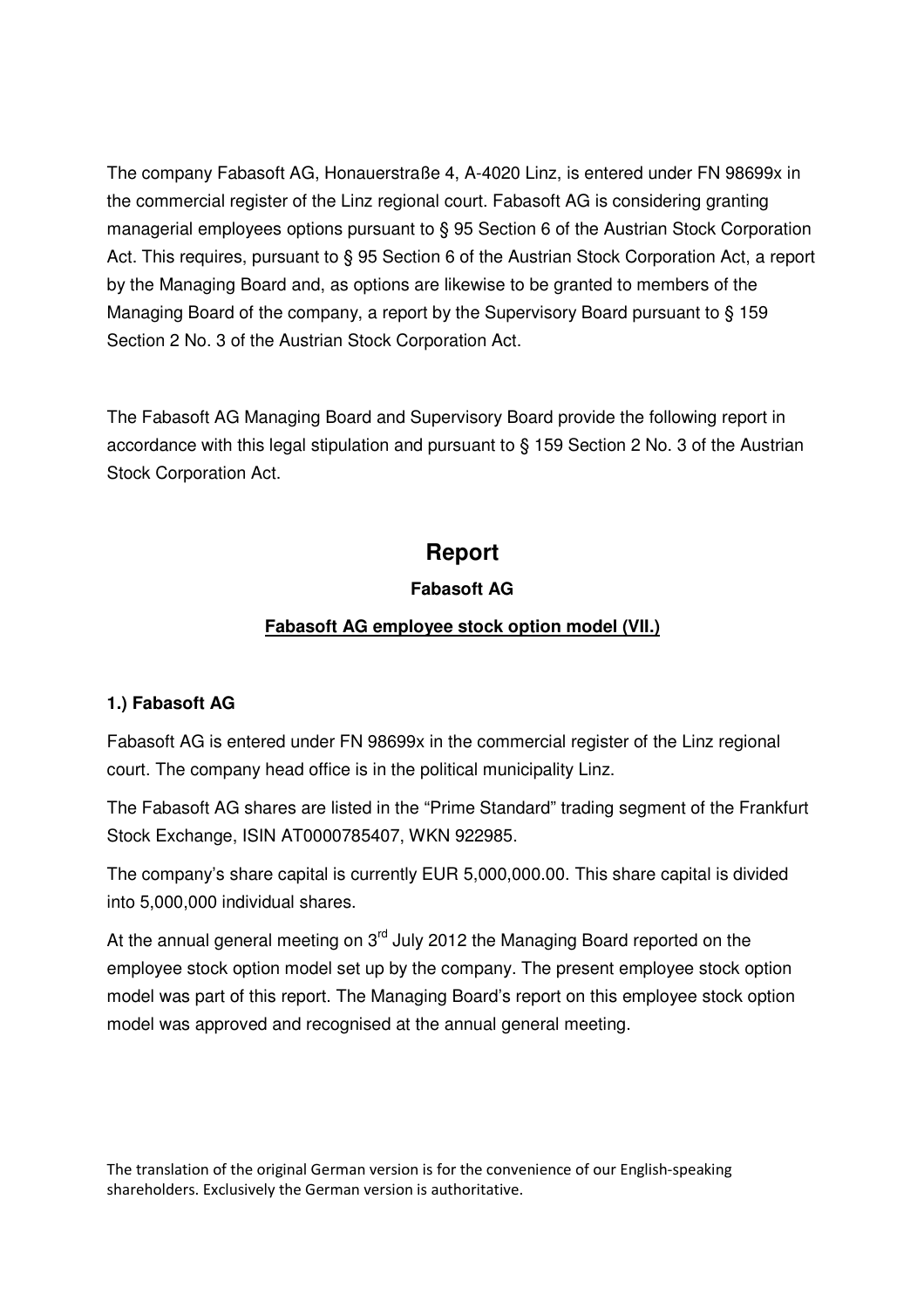## **2.) Employee stock option model**

The software products and corresponding services developed and operated by the Fabasoft Group require particular sales activities and methods and a focus on market-oriented technological observations, decisions and implementations for growth-oriented market penetration.

The integration of key personnel in the company group represents a central and critical success factor for this qualitative growth-oriented objective. The employee stock option model described below is designed to support this objective.

The balanced and structured employee stock option model should offer a chance for the company and its shareholders and serve as an incentive for the employees involved, that the aspired economic success for the period of the employee stock option model is achieved and therefore that the company value is positively influenced.

Each involved employee acknowledges that the offer to participate in the Fabasoft AG VII. employee stock option model is exclusively unique and voluntary. Further stock option models in the future as well as future issuances and issuances from this model VII. remain applicable and are always newly decided case by case.

#### **3.) Involved employees**

a.) The group of employees, who are authorised but not obliged by the conditions in this document to take part in this employee stock option model, are members of the Managing Board of the Fabasoft AG and its associated companies.

b.) The employee stock option model as such does not give the involved employees an actionable claim for the allocation of a certain number of stock options and/or shares from the stock option model. The admission of options to involved employees, which because of their non-transferable nature described in more detail below, as such do not offer any remunerable benefit, is therefore independent of any other pay that the involved employee receives. The objective of the employee stock option model is primarily to strengthen the integration of the involved employees in the company and its executive functions and to align activities towards the achievement of the defined objectives.

The concrete legal claim of employees for the assignment of shares only exists once the following criteria are fulfilled: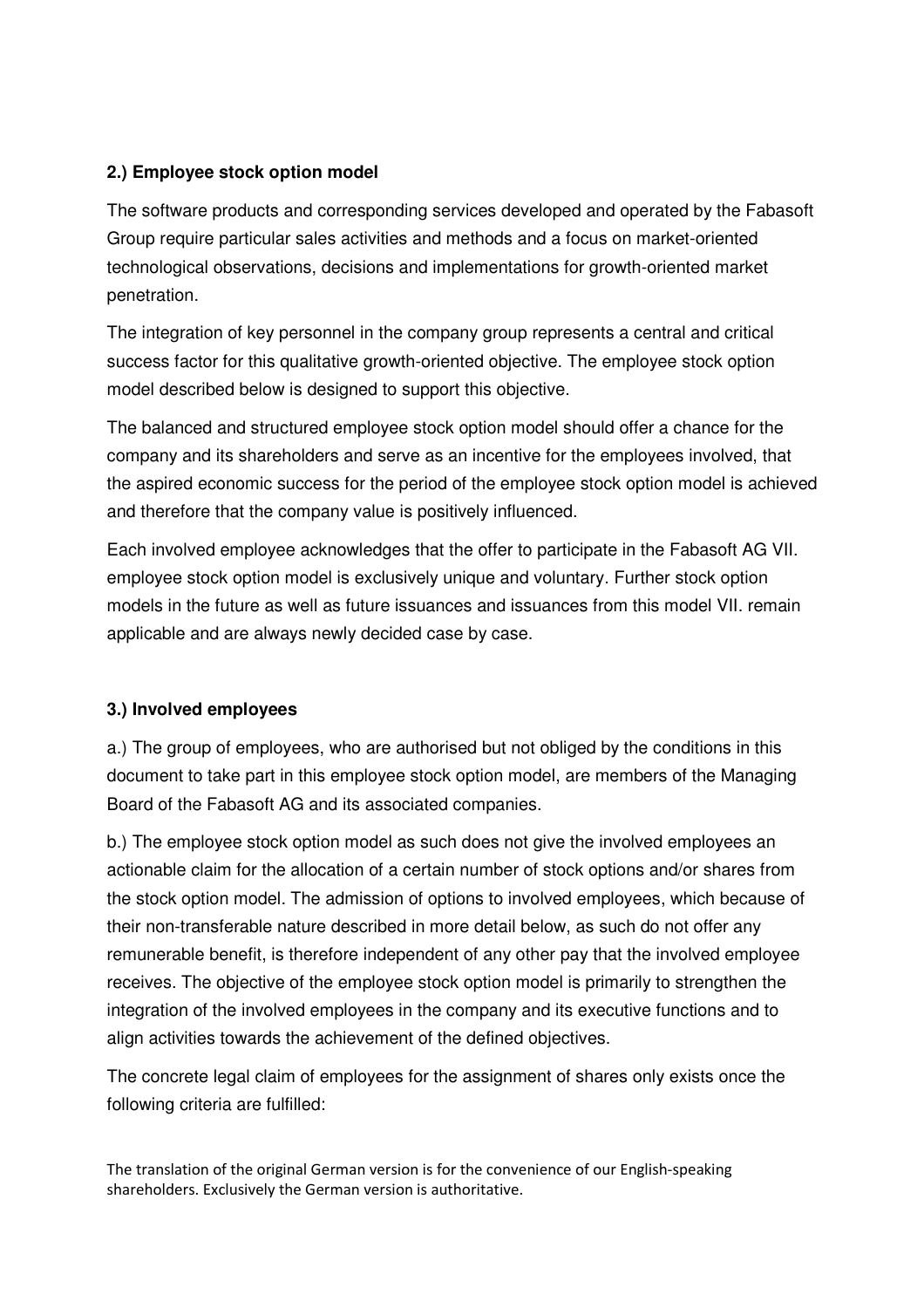- Passing of a resolution by the Fabasoft AG Managing Board and Supervisory Board which determines that a specific employee is to receive a certain number of stock option rights as defined in the resolution; the date of this resolution is referred to as the date of issue throughout this document.

- Expiry of the waiting period defined in the stock option model; with the expiry of this waiting period, the employee is authorised, as part of the model steps (4. lit. e), to demand the assignment of the shares up to the number corresponding to the stock option rights granted to the respective employee. This is referred to as the period of exercise throughout this document.

- Notice of exercising the stock option by the specific employee, whereby the employee demands the assignment of specific shares in accordance with the conditions, receives the shares booked into the named portfolio of securities and makes step by step payment; this procedure is referred to as notice of exercising the option throughout this document.

c.) The passing of a resolution by the Managing Board and Supervisory Board is final.

d.) For the passing of a resolution by the Managing Board and the Supervisory Board, the following criteria are significant in pursuit of the objective:

The identification of each personal key section that has a strong influence on the focusing and implementation of a market-oriented product strategy and the right sales structure and sales strategy.

e.) Notwithstanding the need of a passing of a resolution by the Managing Board, those employees who, as previously described, are a member of the Managing Board of the Fabasoft AG or its associated bodies, have an active, non-cancelled contract with one of the companies named here at the date of issue and period of exercise and who fulfil an executive role with a commercial registry entry are authorized to participate.

Therefore exclusively employees whose employment and executive role is not ended during the period of exercise are authorised to participate.

f.) If an employee leaves their employee or executive role after the date of issue, for whatever reason, the employee's right for further participation in the stock option model expires, effective from the day on which the employee's resignation from the company or from their executive role becomes effective (whichever comes first), namely to the full extent to which the respective employee at the time of their resignation could submit or could yet submit an notice of exercising the option in accordance with the conditions. The period from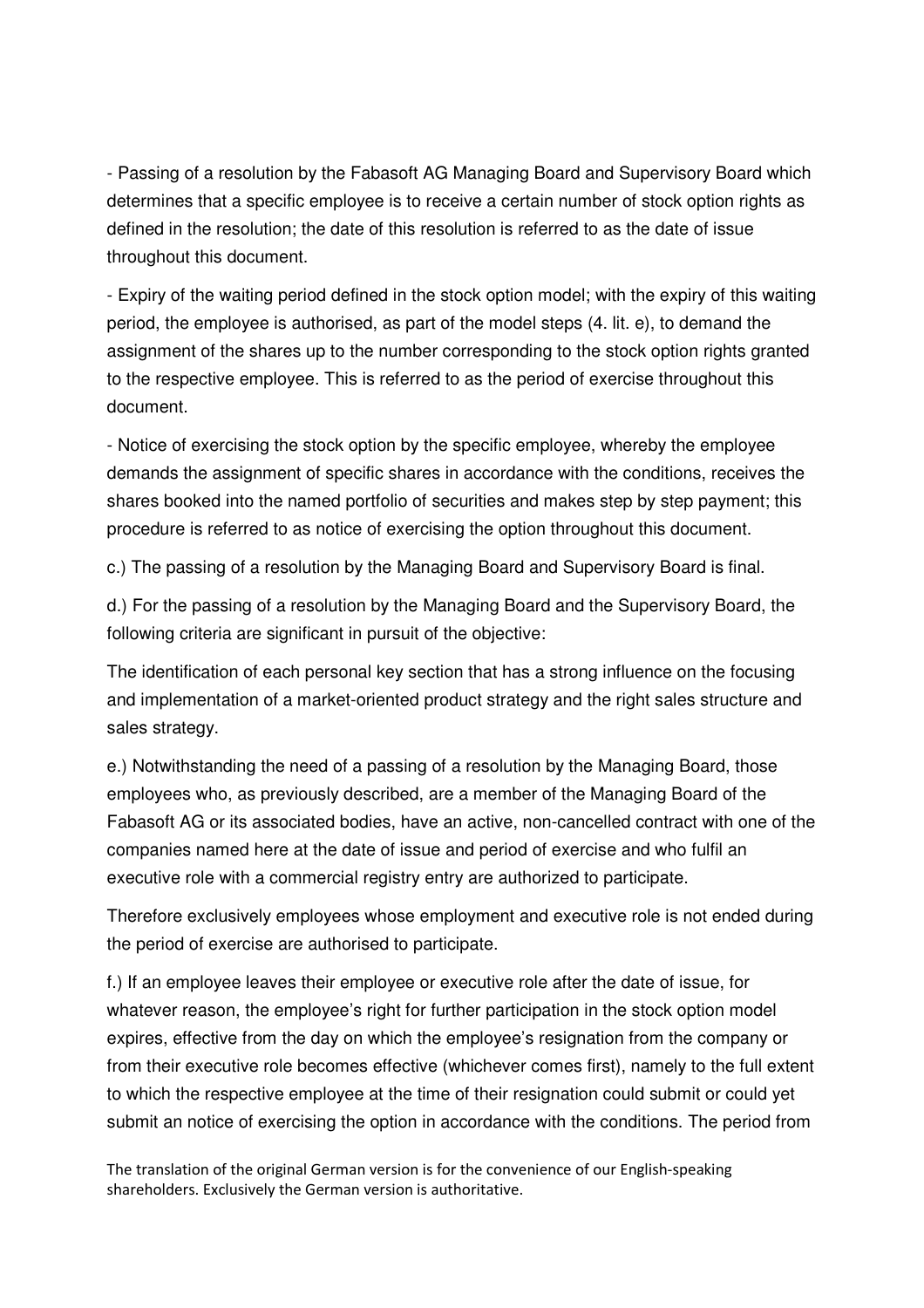the respective date of issue to the actual period of exercise therefore constitutes a waiting period that contains vested benefits.

The legal consequences described here also apply if the employment and/or executive function is ended by the death of the employee.

g.) Furthermore, the employee stock option model described here does not guarantee a legal claim that Fabasoft AG and/or its associated companies will repeat the same or similar stock option models alongside this one or to continue after the end of this option model. The offering of this stock option model is unique and voluntary, which implies that the options are in no way valued as an adequate equivalent for services of individual employees but exclusively as a form of bonus opportunity in addition to the respective employee's salary.

## **4.) Content of the employee stock option model**

a.) The employee stock option model (VII.) begins on  $1<sup>st</sup>$  July 2012 and runs until 30<sup>th</sup> June 2016, as agreed at the annual general meeting on  $3<sup>rd</sup>$  July 2012.

b.) This employee stock option model is granted by the Managing Board and the Supervisory Board. The Managing Board and Supervisory Board has no legal obligation to make this available and/or to exhaust the maximum number of up to 300,000 shares defined for this employee stock option model and/or to complete this stock option.

In particular, the authorisation given to the Managing Board will not be acted upon if there are objectively justifiable reasons for not doing so.

c.) The dates of issue must – should the Managing Board and Supervisory Board act upon the granted authorisation – lie between  $1<sup>st</sup>$  April 2013 and 30<sup>th</sup> June 2016. It must be assured per date of issue that the total number of Fabasoft AG shares made available to employees does not, in total (cumulatively from all dates of issue together), exceed 300,000 (the maximum defined for this employee stock option model).

d.) The Managing Board and the Supervisory Board will organise and hold review meetings before deciding on a date of issue. These discussions will serve to additionally check that the conditions defined in article 3 of this document are fulfilled with the respective objective. The aim of these review meetings is to present and explain the individual but particularly the quantitative and qualitative objectives to the involved employees in a transparent and comprehensible manner. Participation in these discussions and meetings is compulsory.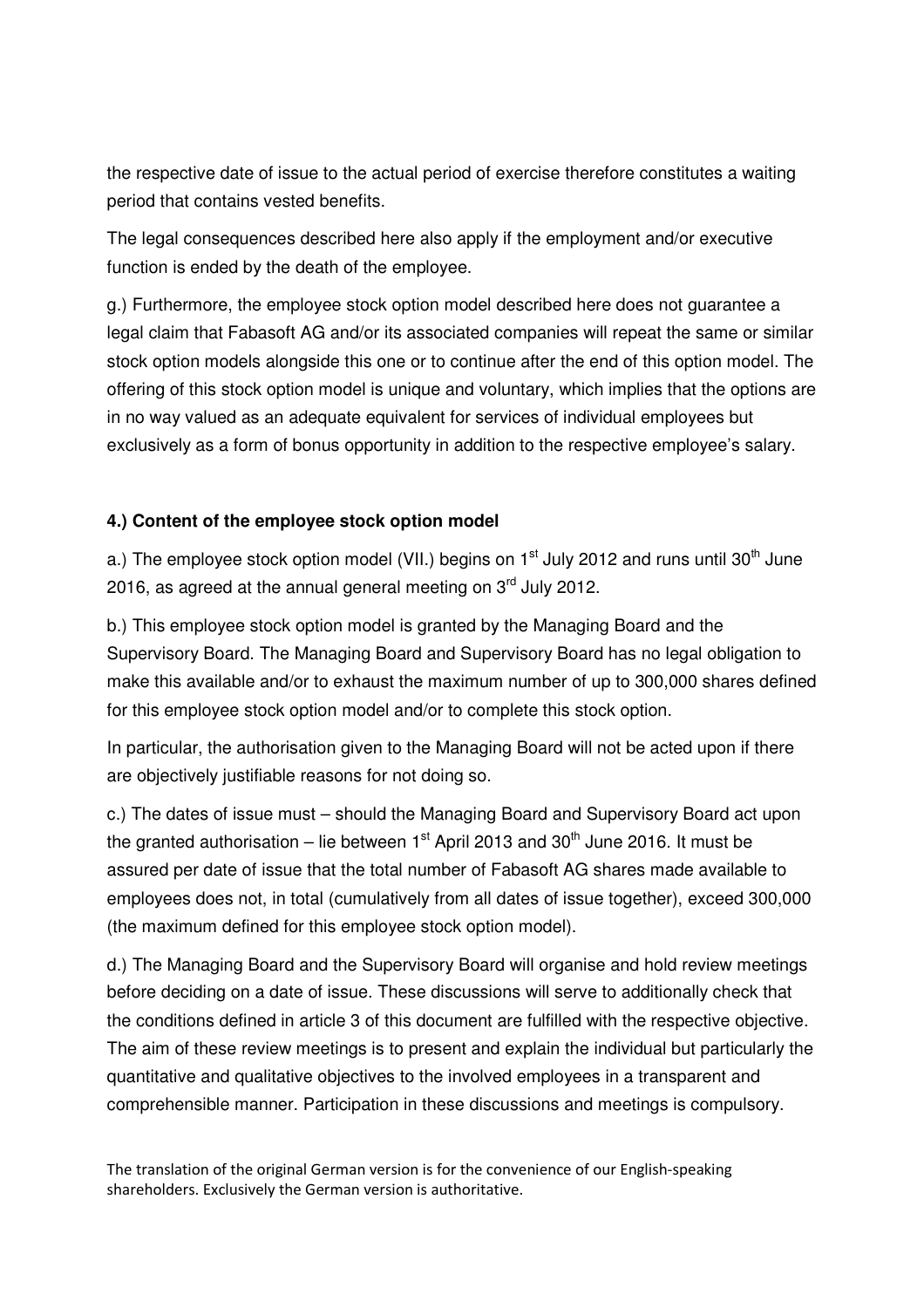e.) The stock option right granted to the respective employee in the individual model steps (dates of issue) is allocated as follows:

- It authorises the employee to submit a written notice of exercising the option to Fabasoft AG during permitted periods of exercise to claim their right to the assignment of the number of shares made available to the respective employee according to the specific terms defined in the Managing Board/Supervisory Board resolution.

- The permitted period of exercise is from  $15<sup>th</sup>$  June 2016 and 30<sup>th</sup> June 2016 but not before the end of the respective financial statement press conference reporting on the financial year 1<sup>st</sup> April 2015 to 31<sup>st</sup> March 2016. The right to submit a written notice of exercising the option expires at the end of  $30<sup>th</sup>$  June 2016.

- The right to submit a written notice of exercising the option is dormant during periods within which the submission of a notice of exercising the option would violate capital market law.

- The written notice of exercising the option must also specify to what quantitative extent the granted stock option is to be made use of.

- With the notice of exercising the option – for which Fabasoft AG is obliged to provide a specific form – the authorised employee must inform the bank determined by Fabasoft AG of a securities account to which the relevant number of shares should be credited.

The employee is obliged, on the bank working day on which the credit for the shares is issued, to transfer the subscription price for the total number of shares to the bank determined by Fabasoft AG (delivery against payment).

- The company has 8 bank working days from receipt of the written notice of exercising the option to credit the employee with the shares. Bank working days are days where commercial banks are normally open in Austria.

The company is authorised to credit the shares to the employee via a third party (e.g. a commercial bank or foundation).

f.) The subscription rate is  $\epsilon$  3.50 (in words: three euros and fifty cents) per share.

g.) The right granted to the employee by the stock option is highly personal and nontransferrable – this also applies to the participation in this employee stock option model.

The right from the stock option is neither sellable nor pledgeable.